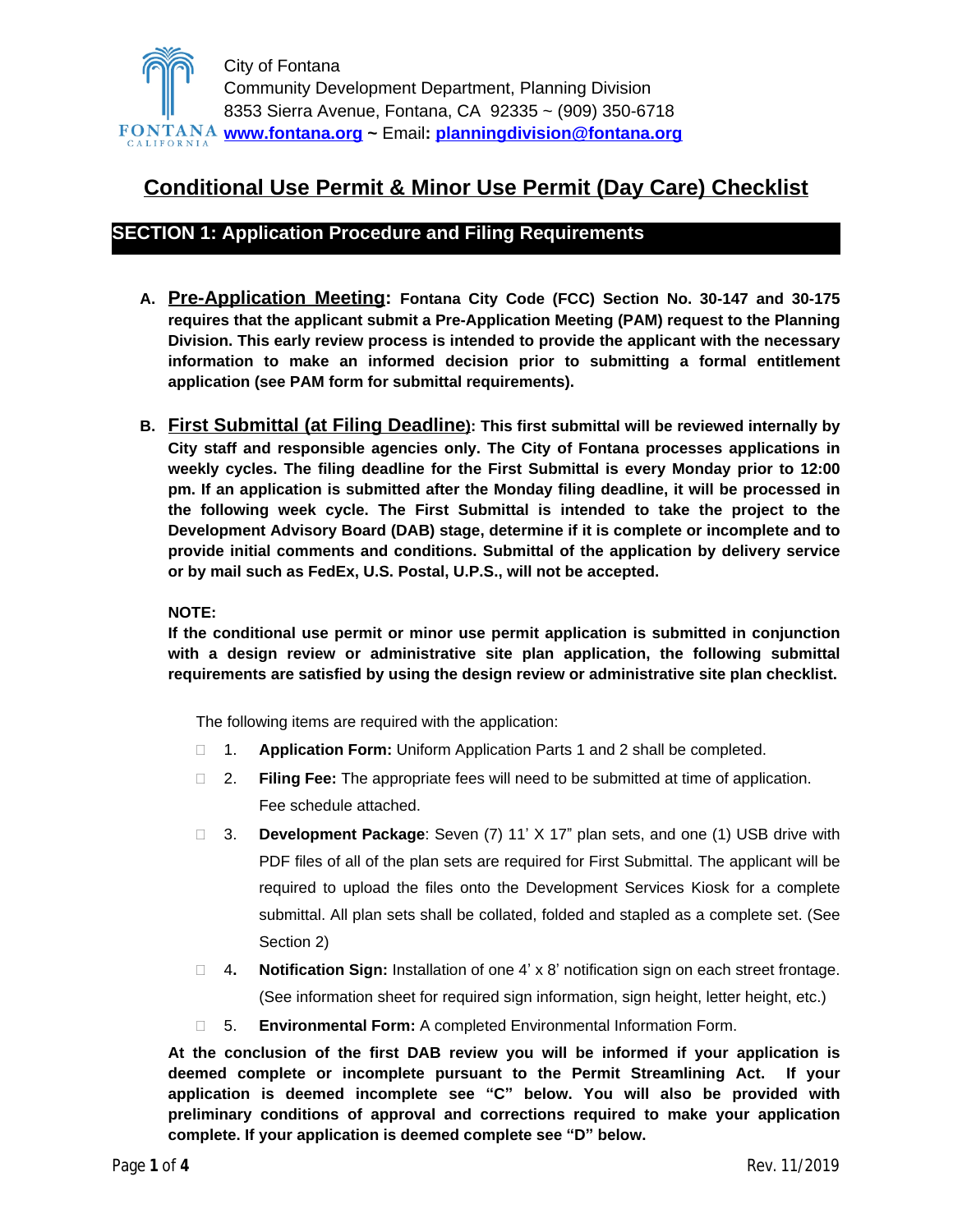- **C. Second Submittal: If the application is determined to be incomplete, staff will notify the project applicant to submit the following required items. The applicant will be given a date to appear before the DAB when the project is resubmitted at the front counter. These required items shall incorporate all the comments from the first DAB meeting.**
	- $\Box$  1. Number of revised plan sets to be determined by the Project Planner.
	- $\Box$  2. The applicant shall be required to pay any applicable Fish and Game fees. The project planner will confirm which fees apply to this project. All checks are to be made payable to the Clerk of the Board and submitted to the Planning Division.
	- 3. **Mailing List:** The mailing list will include all property owners within the project area and surrounding area within 660 ft. for Conditional Use Permit and for Minor Use Permit. The mailing list shall contain the following:
		- $\Box$  1" x 2  $\frac{3}{4}$ " Self-adhesive address labels (Two sets) with the following information:
			- □ Names, Addresses and assessor's parcel numbers (Note: the mailing list information shall be obtained from the latest San Bernardino County Equalized Assessment Rolls. Planning Division shall not accept an ownership list which bears a date MORE THAN 90 DAYS PRIOR to the date of the FIRST PUBLIC HEARING OR ADMINISTRATIVE APPROVAL).
		- □ Assessor's maps showing the subject site and all properties within 660 ft. of the exterior boundaries of the project site. The Assessor's pages shall be (11" x 17") with the appropriate radius clearly drawn in red ink or pencil. (660 ft. for CUP and for MUP)
		- $\Box$  One pre-stamped business size envelope prepared for mailing for each name on the mailing list with the City's return address as shown below.

- The mailing address on the envelope shall contain the assessor's parcel number and the property owner's name and address as shown above.
- **D. Submittal for Final Action: After completing DAB review, and prior to scheduling for Planning Commission review or Director's Action, the following required items must be submitted:**
	- **I. Items listed under "C" Second Submittal (2) and (3) if not already submitted; and,**
	- **II. Planning Commission (CUP)**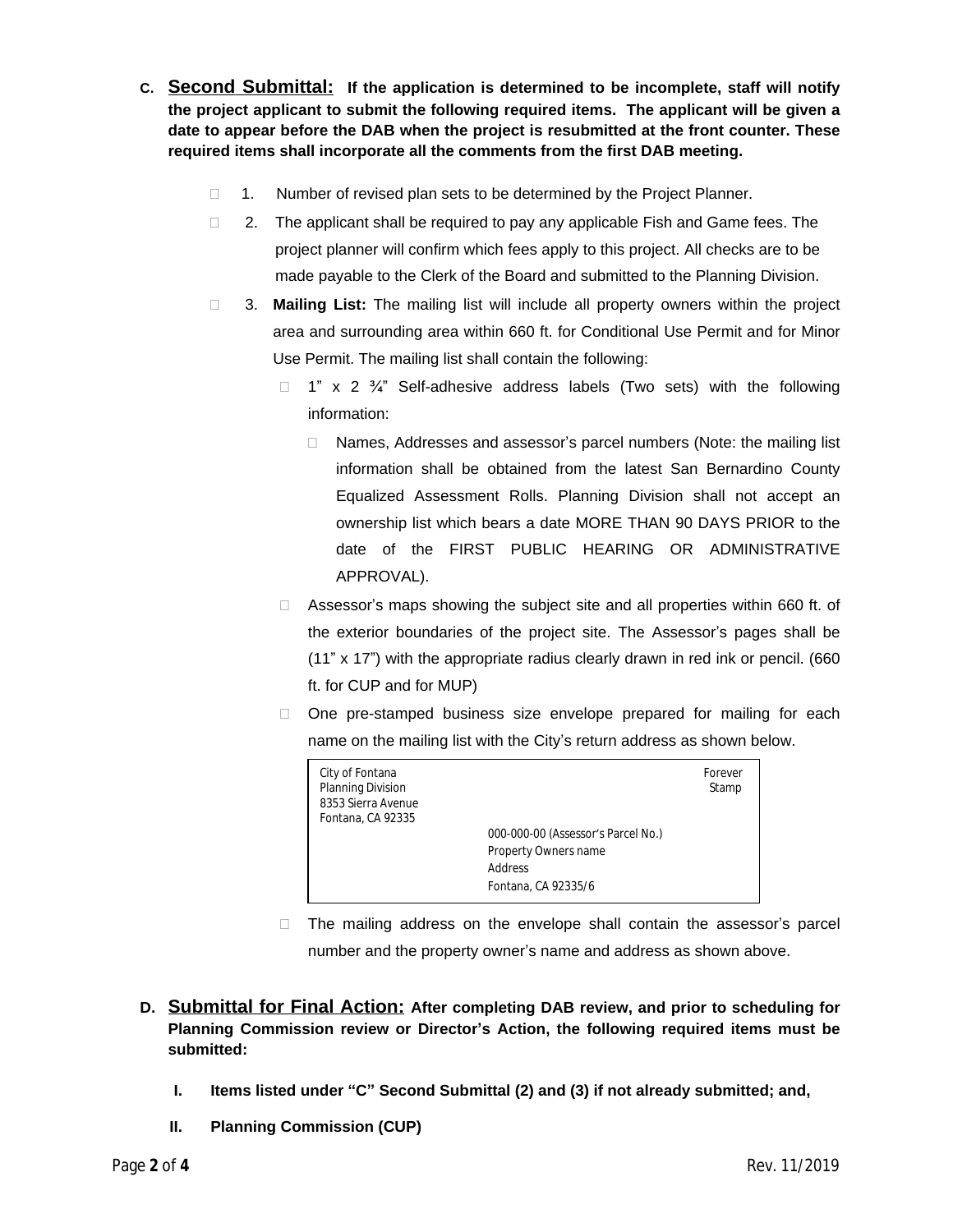$\Box$  1. Ten (10) 11" X 17" plan sets incorporating all necessary revisions, changes, etc.

### **III. Community Development Director (MUP)**

1. Three (3) 11"  $X$  17" plan sets incorporating all necessary revisions, changes, etc.

## **SECTION 2: Plan Preparation Guidelines – Plans not conforming to these guidelines will not be accepted for processing**

- 1. All submitted plans shall be collated, folded and stapled as a complete set.
- □ 2. All plans shall be clear, legible and accurately dimensioned.
- $\Box$  3. All plans shall be clearly labeled with the title of each sheet and the type of application and case number (i.e. MCN14-012345, CUP14-012345, MUP14-012345).
- $\Box$  4 All site plans shall contain a north arrow, vicinity map and a legend identifying any symbols.
- $\Box$  5. Existing versus proposed improvements shall be clearly identified. Existing features/improvements shall be shown by solid lines. Future improvements should be shown by long dashes.

### **SECTION 3: Contents of Development Package**

**The items listed below are considered a minimum. Additional information may be necessary for clarification during the review process.**

### **A. Detailed Site Plan: (show all of the following)**

- $\Box$  Name, address of the property owner, phone number of the applicant.
- □ Address/location of the property
- □ Adjacent streets and alleys by name
- $\Box$  The location and dimension of all existing and proposed parking areas
- $\Box$  Property lines and dimensions
- □ Location, size, and shape of any structures existing on the site
- $\Box$  Location, size, and shape of any paved areas
- □ Location of doors and entrances
- Parking summary with number of required spaces, existing spaces, and proposed spaces, if any.
- $\Box$  Location of trash area(s) and exterior lighting (Commercial only).

#### **B. Elevations: (show all of the following)**

 $\Box$  A digital photograph of the exterior existing building

#### **C. Floor Plans: (show all of the following on one page)**

□ Label use of each room (kitchen, dining area, restrooms, storage areas, etc.)